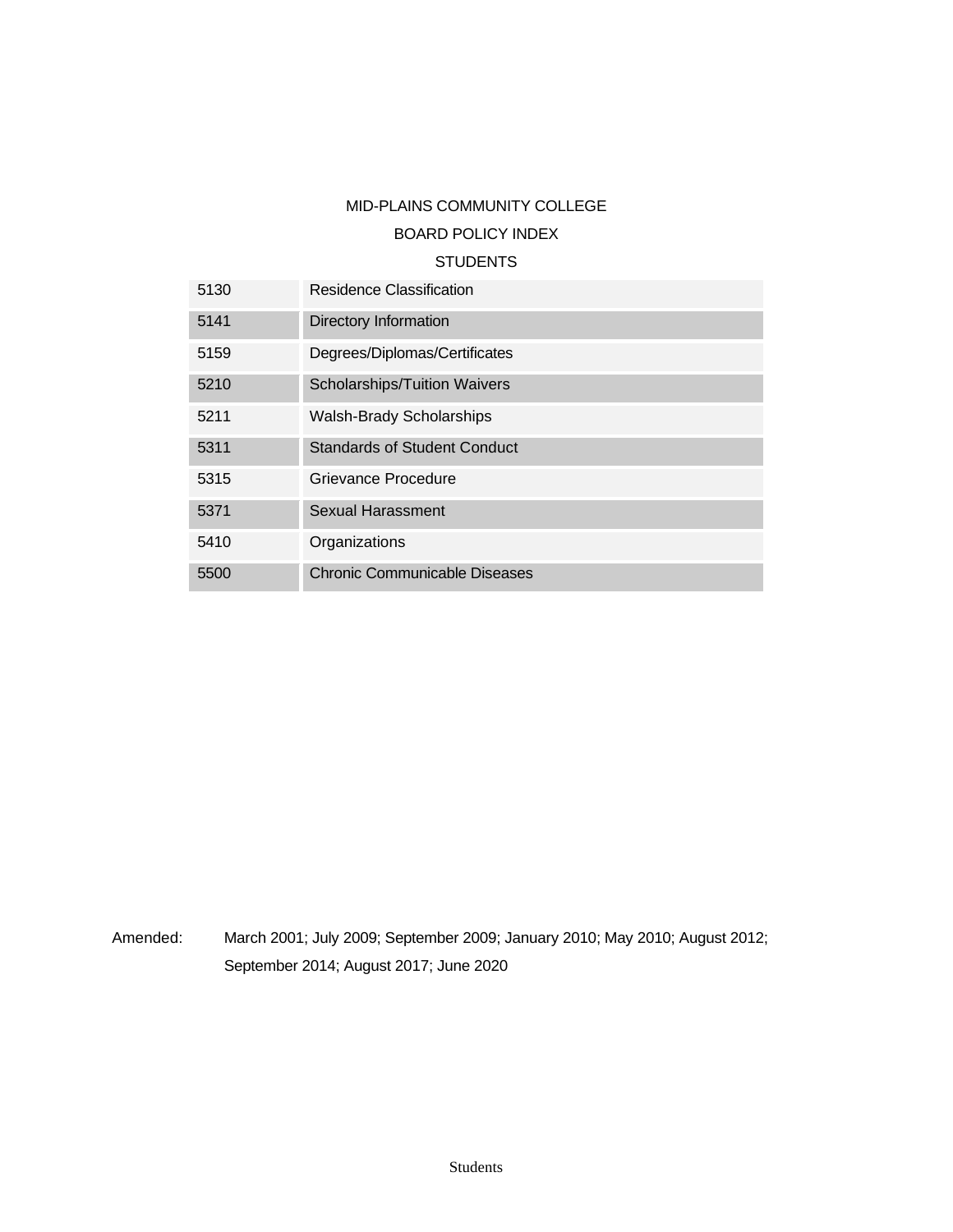## Residence Classification

To be able to register for resident tuition rates at the Mid-Plains Community College (MPCC), Nebraska residency must be established according to the following provisions:

Students will qualify as State residents if the student:

(1) is of legal age or is an emancipated minor and has established a home in Nebraska where he or she is habitually present for a minimum period of one hundred eighty days, with the bona fide intention of making this state his or her permanent residence, supported by documentary proof, or

(2) has been absent from Nebraska while in the military services in attendance at another postsecondary institution or on a temporary sojourn of known duration; would have been classified a resident at the time of departure; and returned to Nebraska within one year following termination of the specified reason for the absence.

(3) is married to an individual who meets any of the above criteria.

(4) is under 19 years of age and the student's parents or legal guardian meet any of the above criteria.

All other persons shall be classified as "non-residents" for college tuition purposes unless otherwise classified as a resident under Nebraska law section 85-502 through 85-502.01 or classified as a resident student of Colorado, Kansas, South Dakota or Wyoming.

Any individual wishing to appeal their residence classification should forward to the Area Dean of Student Life a written request, containing the justification for such reclassification. The decision of the Area Dean of Student Life shall be final.

Any non-resident student who has a parent or grandparent who graduated from MPCC will be granted resident status for the purpose of tuition and fee assessment. The student must file a waiver form with the student services office of MPCC.

Adopted: September 1998 Amended: March 2001; August 2012; August 2017 Legal Reference: Nebraska Revised Statute 85-502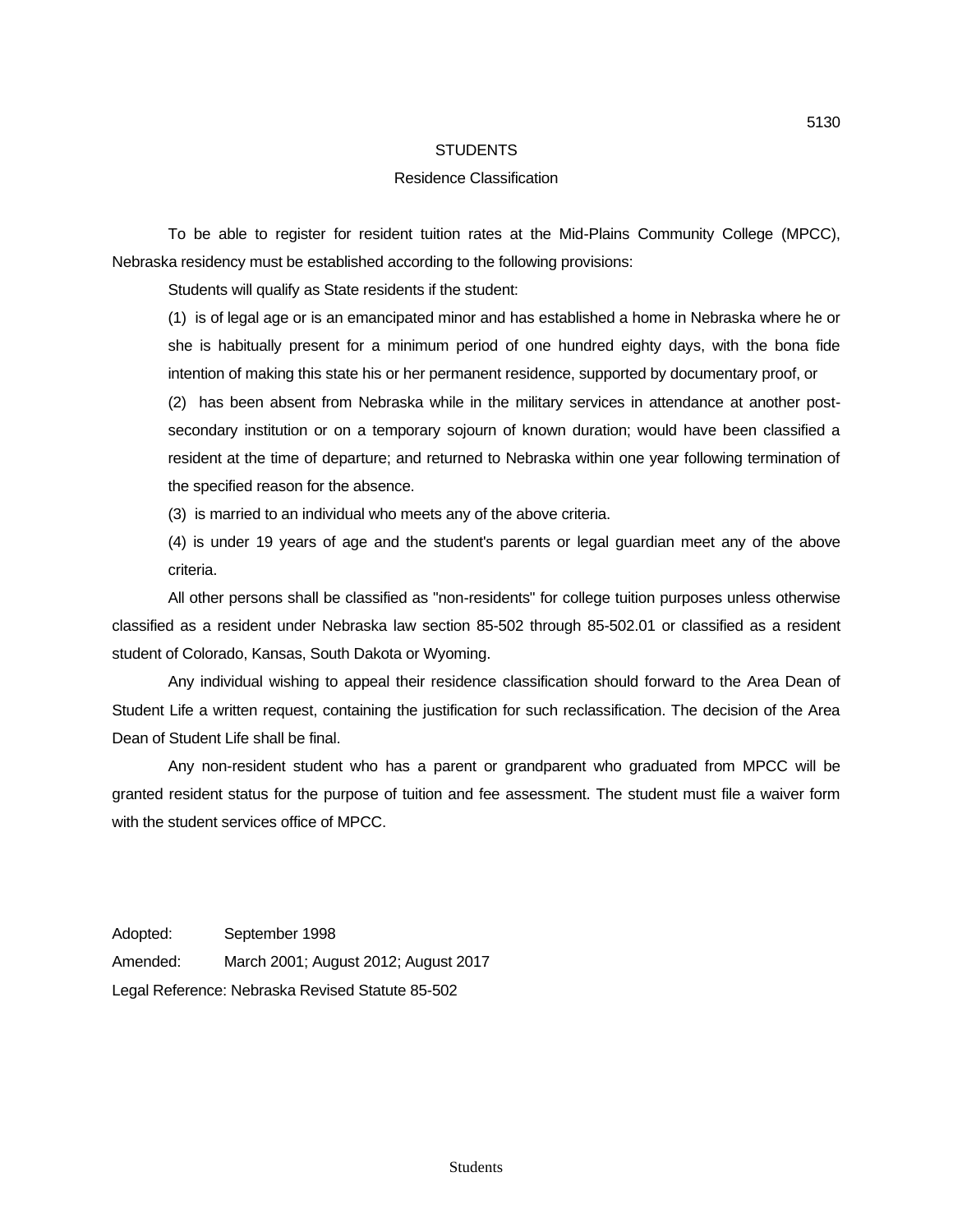## Directory Information

The colleges of the Mid-Plains Community College (MPCC) designate the following items as directory information as defined by the Family Educational Rights and Privacy Act:

- 1. Name
- 2. Major field of study
- 3. Dates of attendance
- 4. Permanent phone number
- 5. Local phone number
- 6. Permanent address
- 7. Local address
- 8. Previous schools attended
- 9. Degrees conferred and dates conferred
- 10. Student classification
- 11. Photograph
- 12. Height and weight of athletic team members
- 13. Past and Present Participation in officially recognized activities
- 14. Honors and awards earned
- 15. E-Mail address
- 16. Enrollment status (Full time/Part time)
- 17. Class type (day, evening, etc.)

The items classified as directory information will be published annually in the Student Handbook as well as in each release of the catalog. Students must notify the Area Registrar, in writing, that they wish to have their directory information withheld. Once a student notifies the Area Registrar that his/her directory information is to be withheld, that request will be in effect (even after the student ceases to be enrolled at MPCC) until it is reversed, in writing, by the student.

Adopted: December 1997 Amended: March 2001; August 2012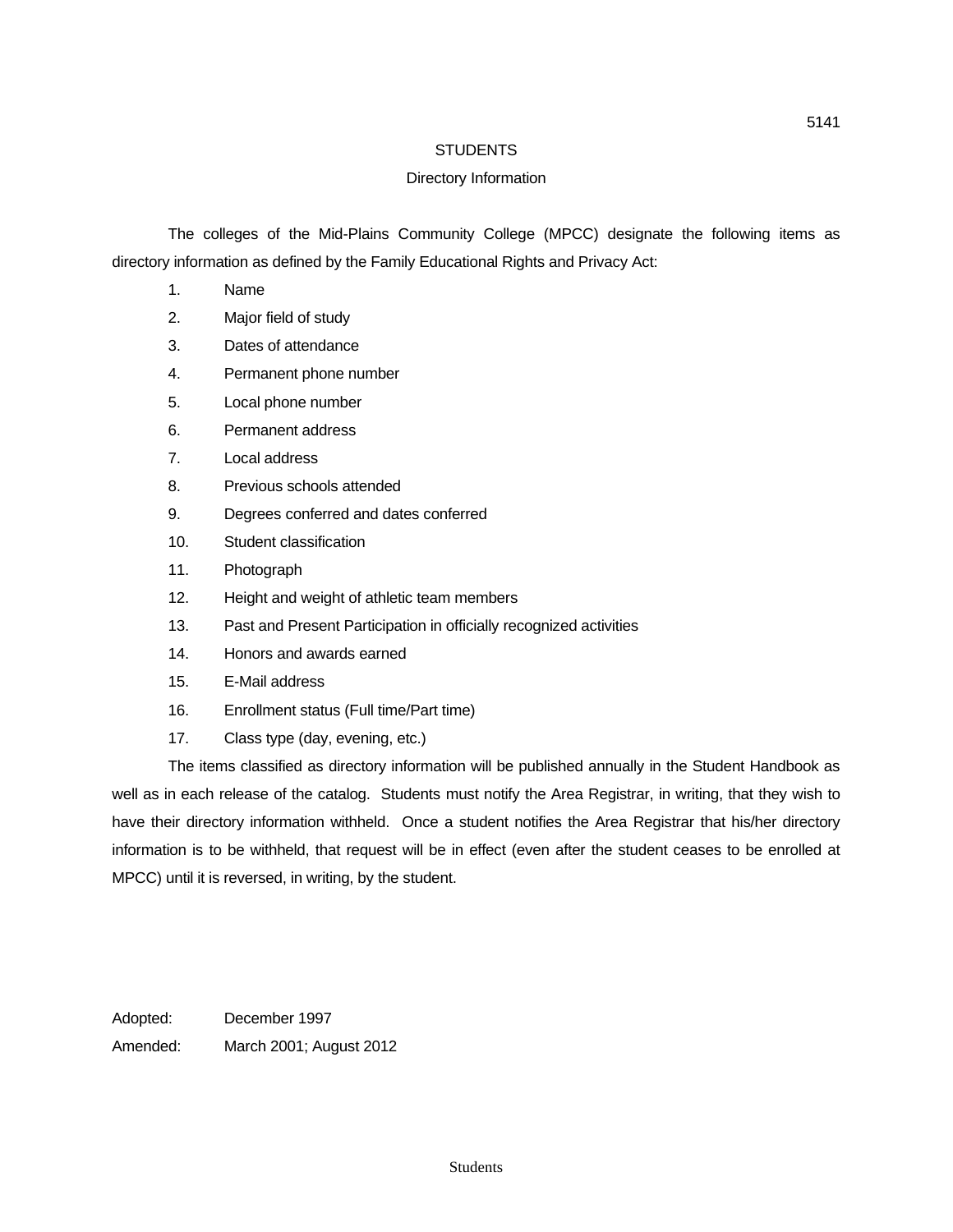## Degrees/Diplomas/Certificates

Mid-Plains Community College (MPCC) offers curricular programs approved by the Board of Governors that lead to the conferral of associate degrees, diplomas, or certificates.

Associate degree requirements include successful completion of a minimum of 60 credit hours within a prescribed curriculum and a minimum 2.00 grade point average. All associate degree programs include general education course requirements.

Diploma requirements include successful completion of a minimum of 30 credit hours within a prescribed curriculum and a minimum 2.00 grade point average.

Certificate requirements include successful completion of a minimum of 12 credit hours within a prescribed curriculum and a minimum 2.00 grade point average.

Specific credit hour and course requirements of all degree, diploma, and certificate programs approved by the Board of Governors may be found in the MPCC Course Catalog.

Amended: March 2001; January 2010; August 2012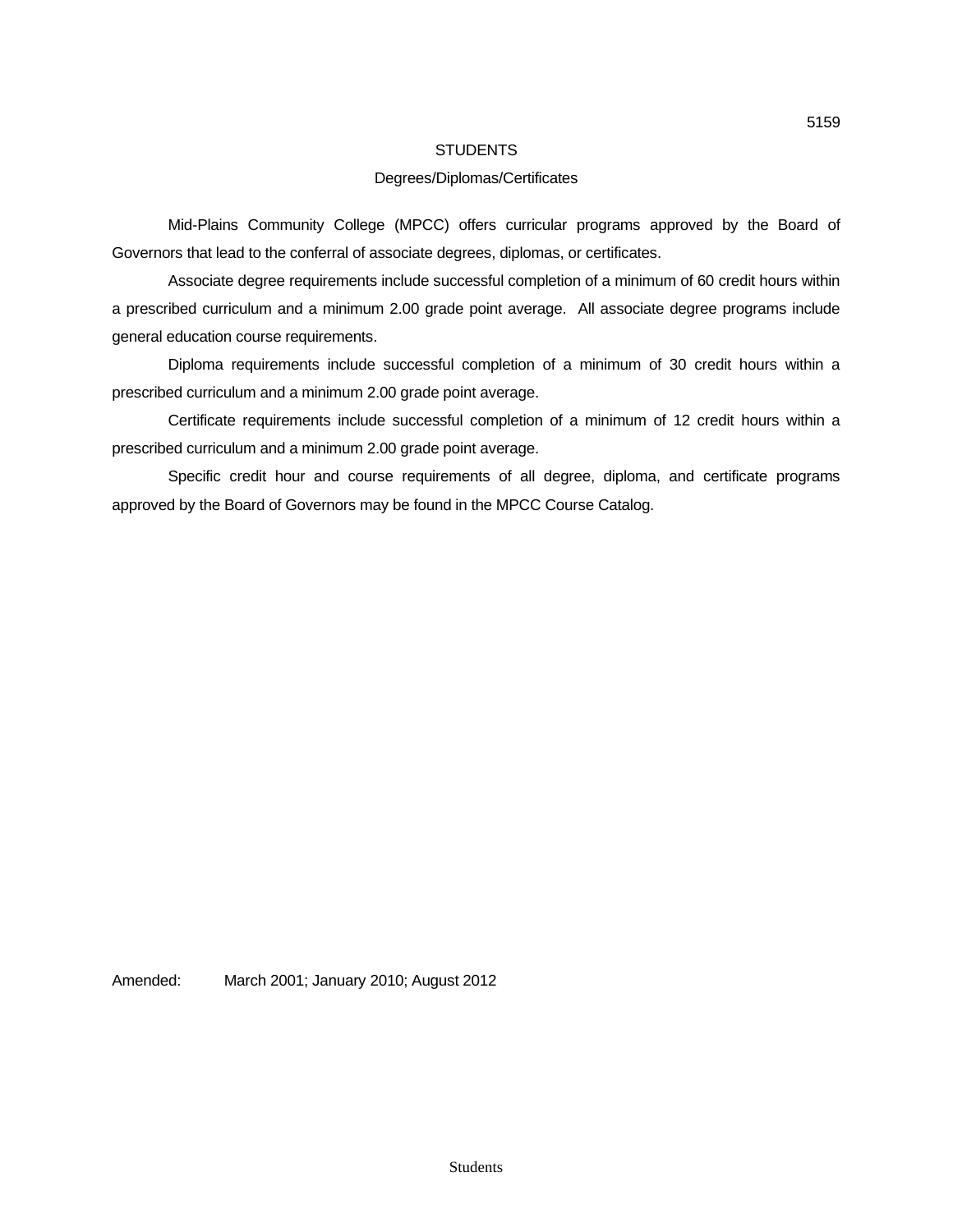## Scholarships/Tuition Waivers

MPCC may award tuition waiver/scholarship money from institutional funds as part of the annual budget. All academic scholarships/tuition waivers shall be limited to 15 hours for the fall and spring semesters. Allocation and award of those funds will be determined by the Executive Administration and Professionals for the best benefit for students.

Mid-Plains Community College (MPCC) may award the Walsh-Brady scholarships for students at McCook Community College consistent with the terms of the trust from which these scholarships are paid. Walsh-Brady Scholarships shall be used for educational purposes and not for intercollegiate athletics, based upon the need and ability of such students.

Mid-Plains Community College (MPCC) may award scholarships of up to 30 credit hours plus per credit hour fees per academic year, per student, to student athletes who are members of MPCC approved teams. These scholarships shall be awarded within the limitations set forth by National Junior College Athletic Association (NJCAA) or National Intercollegiate Rodeo Association (NIRA) rules. Scholarship award guidelines include:

- Additional credit hours may only be awarded for programs of study which require in excess of sixty (60) credit hours for graduation;
- If required, up to twelve (12) credit hours may be awarded for developmental courses;
- The same course will not be paid for twice;
- Total credit hours may not exceed 72;
- 24 room, board and book scholarships (\$600 per student per year) area-wide for student athletes competing for Division I teams;
- 12 book scholarships (\$600 per student per year) area-wide for student athletes competing for Division II teams.

Amended: March 2001; March 2012; August 2017; June 2020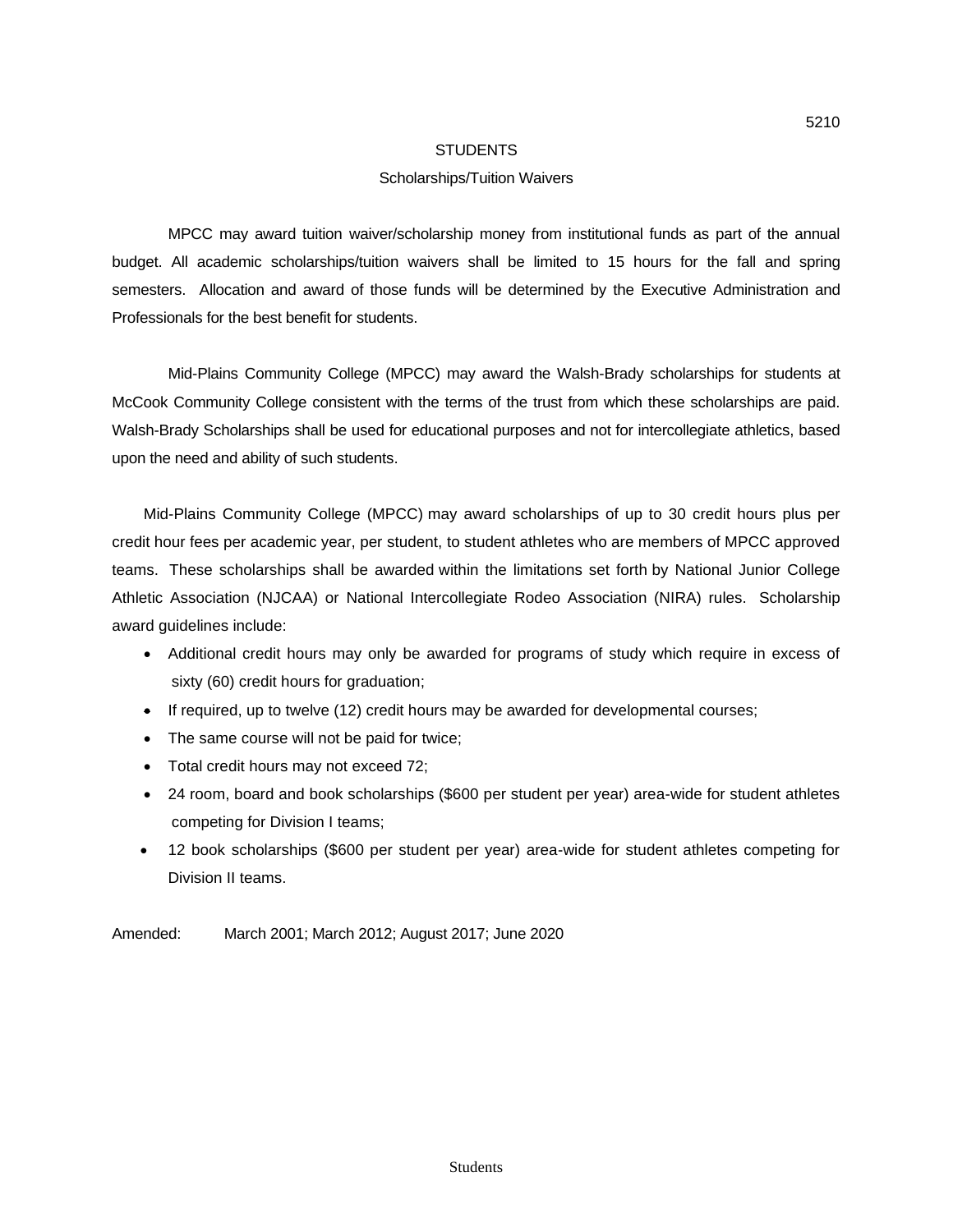## Standards of Student Conduct

Mid-Plains Community College (MPCC) requires students to conform to the recognized standards of law and order, morality, good conduct, and general satisfactory citizenship, within the College. Students must give serious attention to their college work and shall not be absent unnecessarily from any class or activity at which their attendance is required. Students who are disorderly in conduct, insubordinate, or persistently negligent in their work, shall be subject to disciplinary action and may be suspended or expelled from MPCC.

Amended: March 2001; August 2012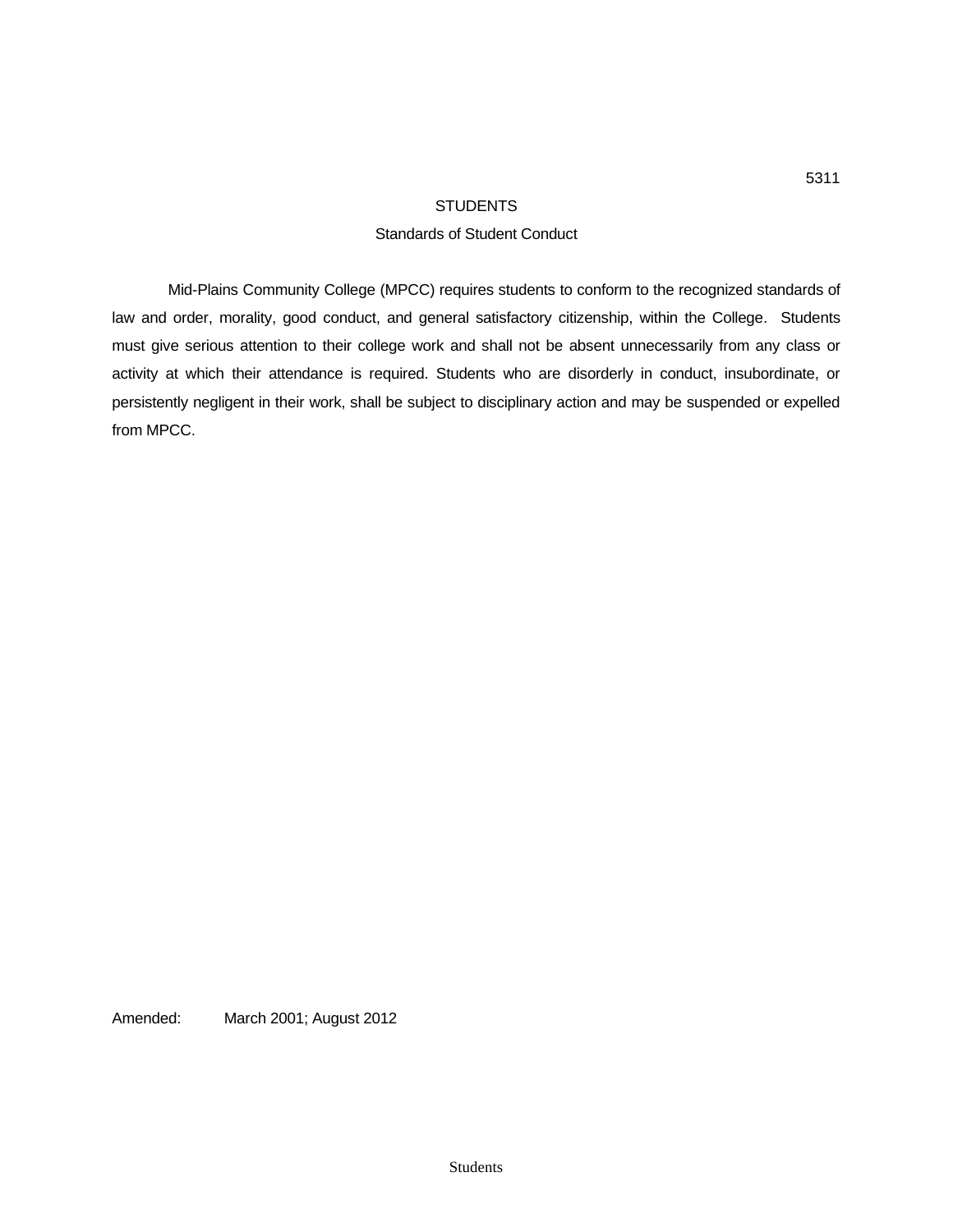## Grievance Procedure

The College President or designee, shall establish, maintain, and administer student grievance procedures.

Amended: March 2001; May 2010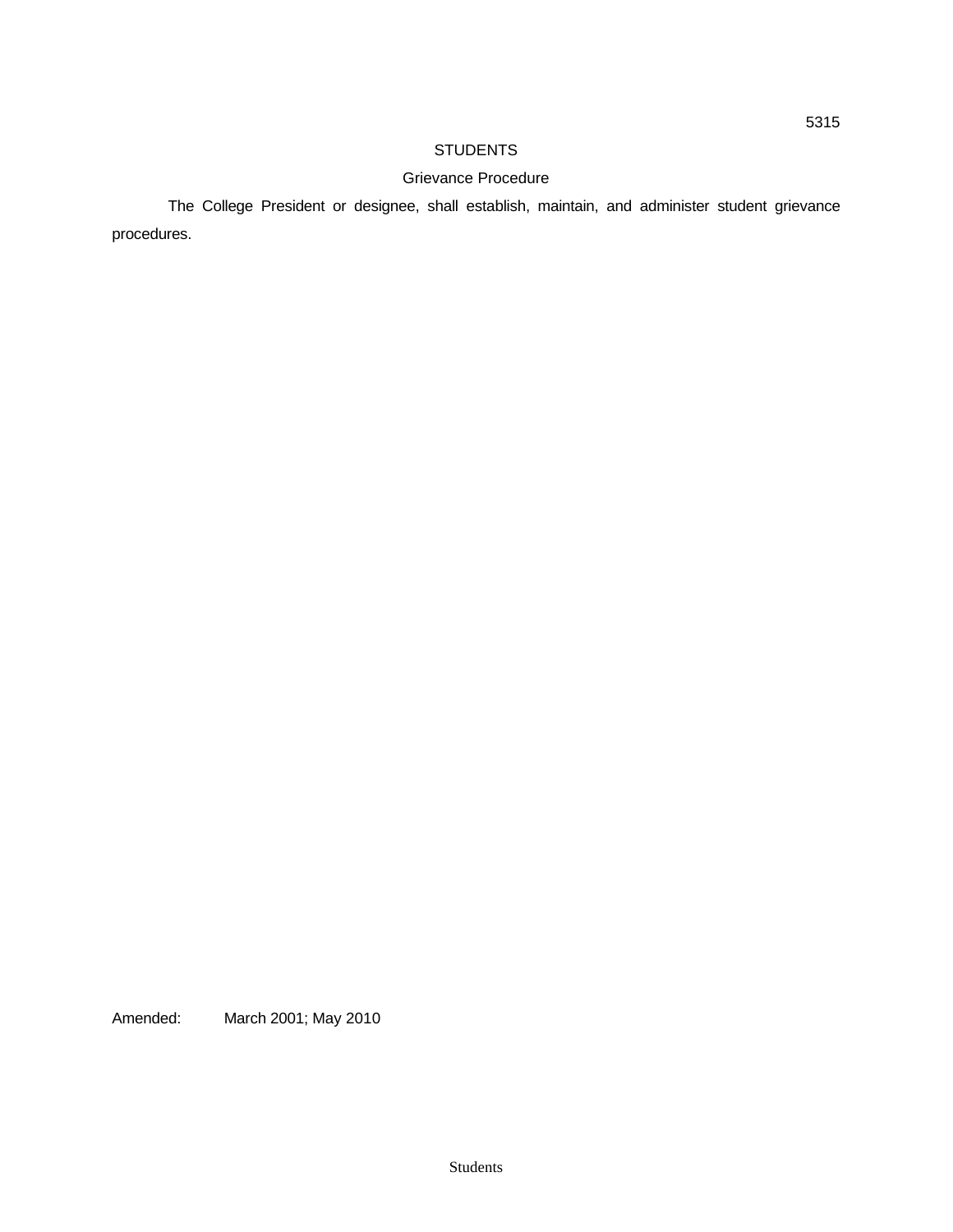#### Sexual Harassment

Mid-Plains Community College (MPCC) is committed to the belief that sexual harassment by students against other students or MPCC employees is unacceptable conduct and will not be tolerated nor condoned.

Sexual harassment occurs when unwelcome sexual advances, requests for sexual favors and other verbal or physical conduct of a sexual nature: (1) are made, either explicitly or implicitly, a term or condition of an individual's educational status; (2) are used as a basis for educational decisions affecting such individuals; or (3) have the purpose or effect of unreasonably interfering with an individual's educational or work performance or creating an intimidating, hostile, or offensive environment. The MPCC President or designee shall establish a procedure for the reporting and investigation of alleged acts of sexual harassment.

Any student, found to have engaged in conduct prohibited by this policy or rules adopted by the President in furthering the goals of this policy, shall be subject to disciplinary action or dismissal. Also, any student found in violation of this policy may be forbidden from entering MPCC property or conducting business with MPCC.

Adopted: March 2001 Amended: August 2012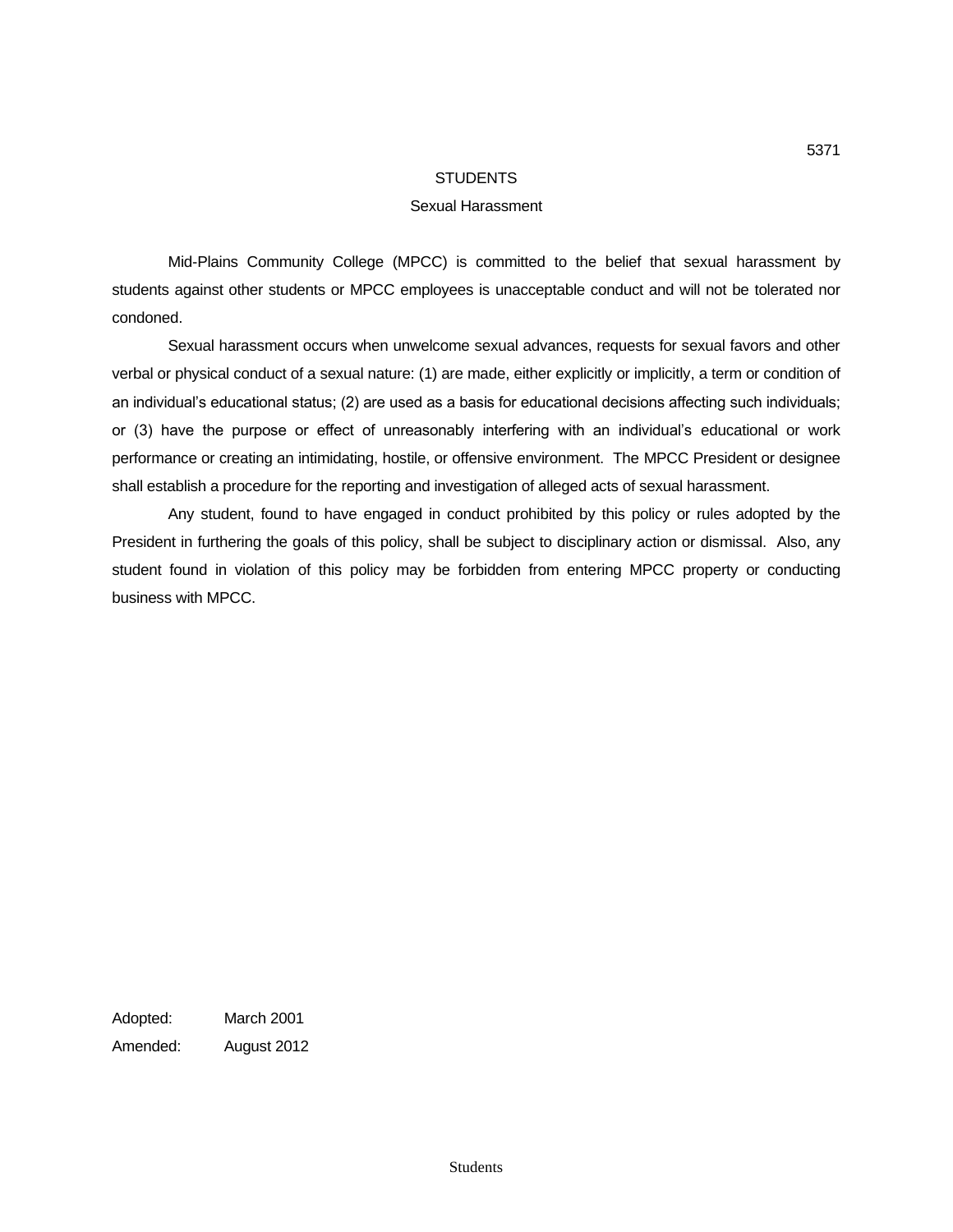# Organizations and Clubs

The President or designee shall establish procedures for the creation and operation of student organizations and clubs.

The creation and existence of any student organization or club is subject to Board of Governors approval.